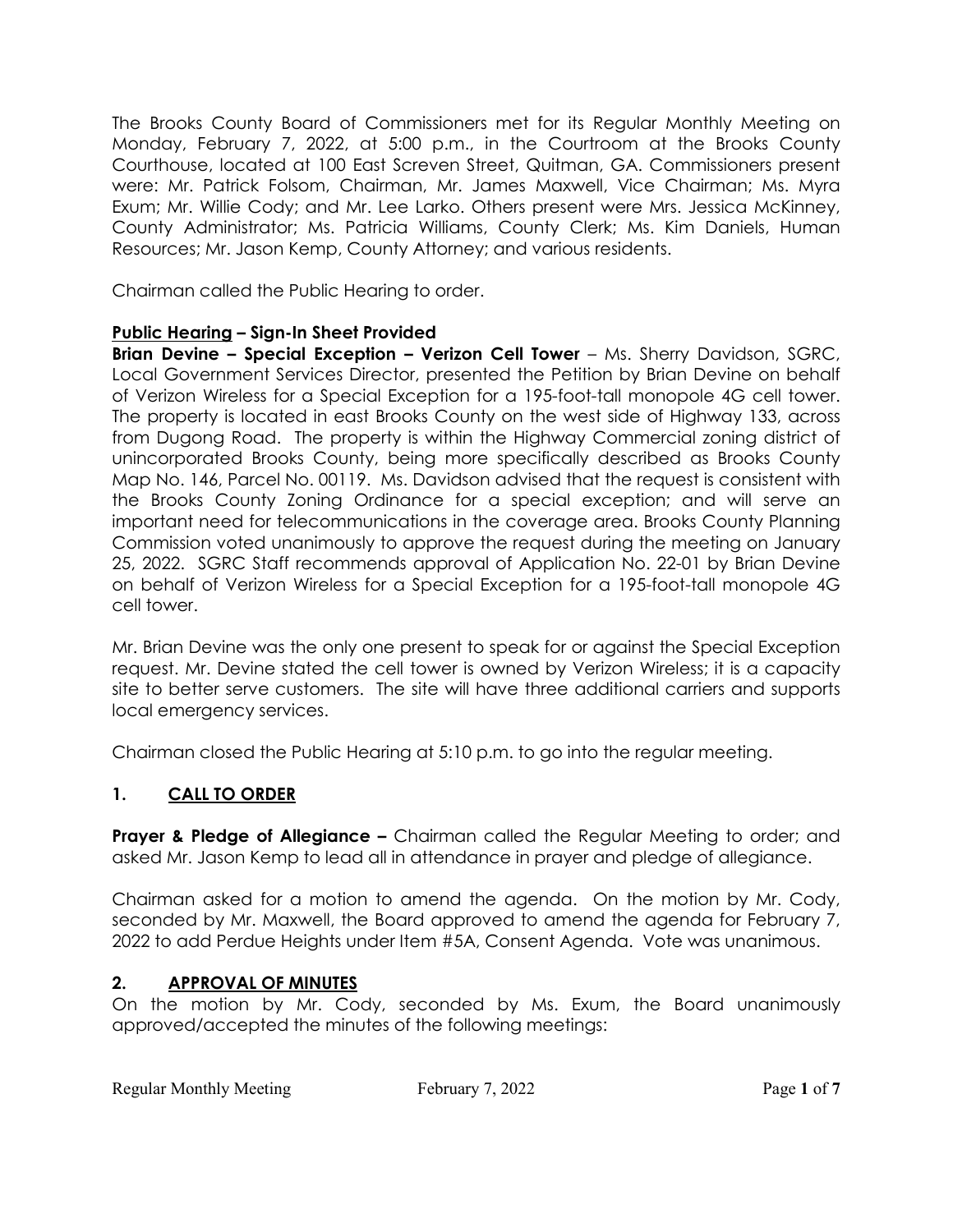- Special Called/Executive/Work Session December 28, 2021
- Regular Monthly Meeting **Fig. 2022** January 3, 2022
- Special Called/Executive Session and Manuary 10, 2022
- Special Called Meeting **Called Accord Called Accord Called Accord Called Accord Called Accord Called Accord January 18, 2022**
- Special Called Meeting/Work Session January 25, 2022

#### **3. INVITED GUESTS**

**A. P. D. Duncan** – Administration invited Mr. P. D. Duncan for an appreciation presentation. The Board presented Mr. Duncan with a flag; and thanked him in appreciation of his service on Veterans Day, cooperating flags around the Courthouse and for all he does. Group pictures were taken with Mr. Duncan and the Board.

Mr. Duncan thanked the Board and stated he hopes the Board will permit him to do again this year. His goal this year is to have 200 flags placed around the Courthouse; last year it was 113. Applications are being accepted and should be submitted before May 10, 2022. The flags will be up by Memorial Day; and removed after the 4<sup>th</sup> of July.

**B. Buddy Holwell – Workers' Compensation Renewal** – Administration invited Mr. Holwell to appear to update the Board on the renewal of Workers' Compensation Insurance. Mr. Holwell stated losses are based on the prior three to four years because it takes awhile to progress through. In the past Brooks County has had extremely high rates, causing high premiums during Ms. McKinney's first year as Administrator. But due to her being watchful of employees and implementing safety measures, the rate is the best in the past two years.

**C. S. C. Barker – Information Update – Progress Report – Brooks County New Ag Building –** Mr. Kevin Barker appeared to update the Board on the progress of the New Ag Building. The overall project completion percentage is 94%. Paving should be complete by the end of the week; and landscaping and irrigation by Monday. Sidewalks have been installed; and grading has been completed. Alarm system is installed; but not brought on-line. Appliances are trickling in, refrigerators are in and dishwashers anticipated this week. The Amphitheatre is in limbo, no information, and no date of arrival, maybe by Wednesday. A walk-thru with the Architect and Administrator is scheduled for February 16, 2022. The change orders from USDA were just approved last week; they were given the price in November 2021.

County Administrator commented on the things that have been working against us such as the weather, COVID -19 again and again put challenges on supply and demand and labor. Ms. McKinney emphasized that the County chose to repurpose the land because we did not want to purchase property. The Board has been responsible and fiduciary in negotiating through the beautification of build and good repurposing of taxpayers' money. The revenue for Brooks County will increase with the new lease with USDA by generating \$110,000.00 annually versus \$6,000.00 annually.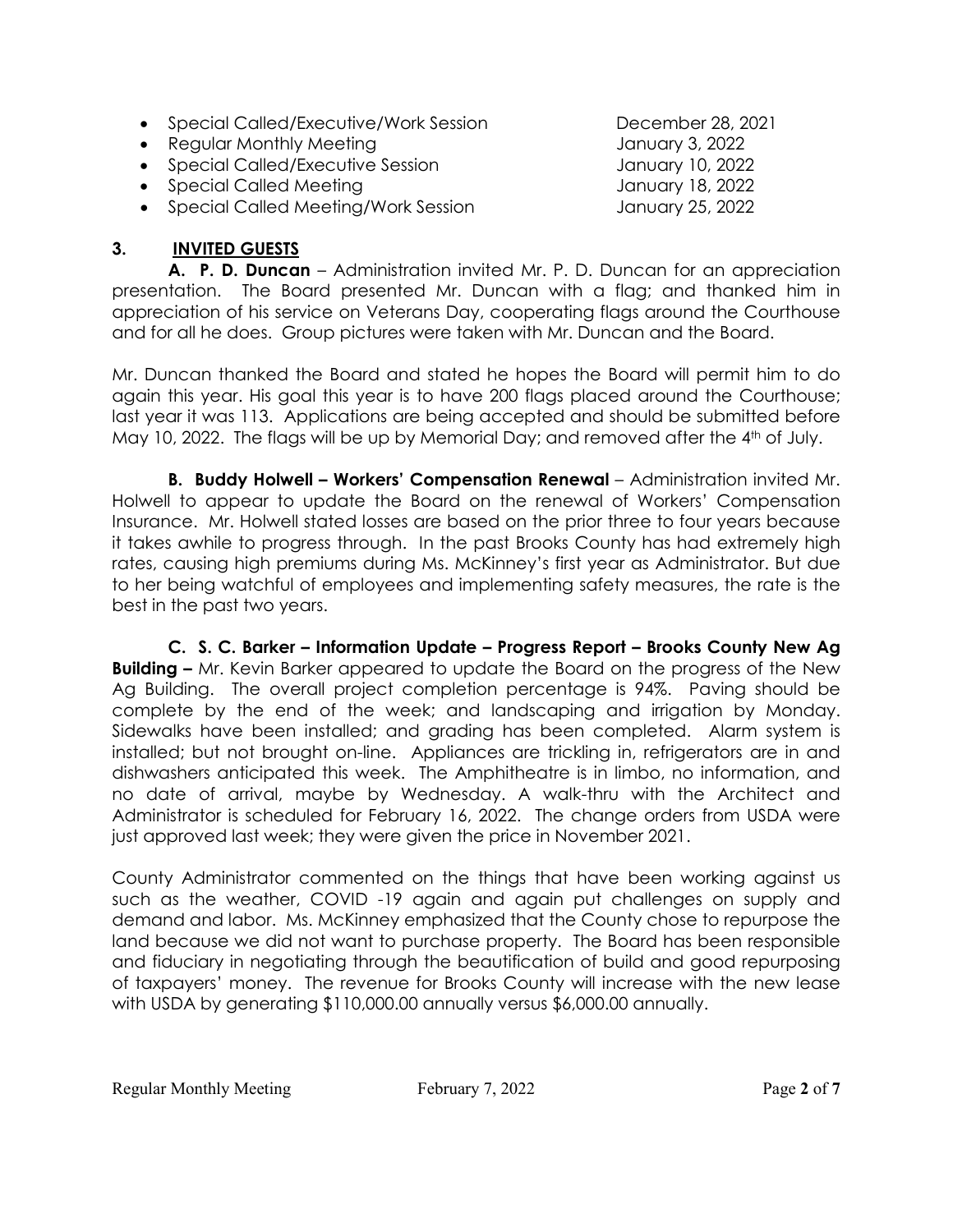# **4. REPORTS FROM COMMITTEES & DEPARTMENTS** – **(5 MINUTES)**

**A. Wayne Waldron – Chief Appraiser – Board of Tax Assessors** – Mr. Waldron provided a copy of the 2022 Assessment Report prepared by Brooks County Assessor's Office. The report is intended to show the need for revaluation of different classes of property. Mr. Waldron stated the values are higher and need adjustments which will result in property owners calling Commissioners. The Assessor's Office is charged with setting assessed values for tax purposes at 40% of the actual market value. All available data indicates an urgent need for a substantial inflationary adjustment to residential property values. The statistics verify that the value of existing residential properties is much higher as of January 1, 2022, than the same properties on January 1, 2021. It is imperative that a complete revaluation of residential properties be performed and implemented for 2022. Like residential properties, the need for a revaluation of agricultural properties is clear and necessary. Why re-assessment? The Board is required to revaluate property to stay in line with the State Statute or it could cost the County money. Therefore, the value is raised to make sure everyone is at market value.

**B. Michasia Dowdy – Extension Office** – Ms. Dowdy assumed the position of Ms. Stephanie Hollifield and appeared to update the Board on the Extension Office. She informed the Board that they have three positions open and are going full force. They continue to have the 4-H Archery Team and the Sportsman raffle, meeting with Farmers and going out in the field. She emphasized that nothing stopped due to COVID-19.

**C. Fire Chief Catlett – Brooks County Fire Department** – Chief Catlett updated the Board on the Fire Department progress and activities.

- Two Fire Fighters have completed Fire Fighter 2 training and two are enrolled in class in Lowndes County. By March, all should be certified.
- GCIC audit went well; now Brooks County is registered.
- The new trucks have been delayed one week.
- The Department will attend the Brooks County High School Career Day on February 24, 2022.
- An area of concern: Received a Proposed Consent Order from EPD for Jackson Road Station of violation of the Georgia Underground Storage Tank Act and Georgia Rules for Underground Storage Tank Management. Chief Catlett stated he is working with EPD to get registered. Former Fire Chief failed to properly register all underground storage tanks at the subject location by the annual deadline. EPD offered a Consent Order (Order) to resolve this violation and settle the matter. The payment of the negotiated settlement amount of \$2,000.00 shall be submitted no later than thirty (30) days from the execution date of the Order. Registration had not been done since 2018.

#### **D. Jim Owens – Road Department** – Updated the Board on Road Department activities/projects:

• JMAR Loop – met with Water Company, looked at the water system, and concurred will go northside to tie all major arteries. It is their responsibility to proof the water.

Regular Monthly Meeting February 7, 2022 Page **3** of **7**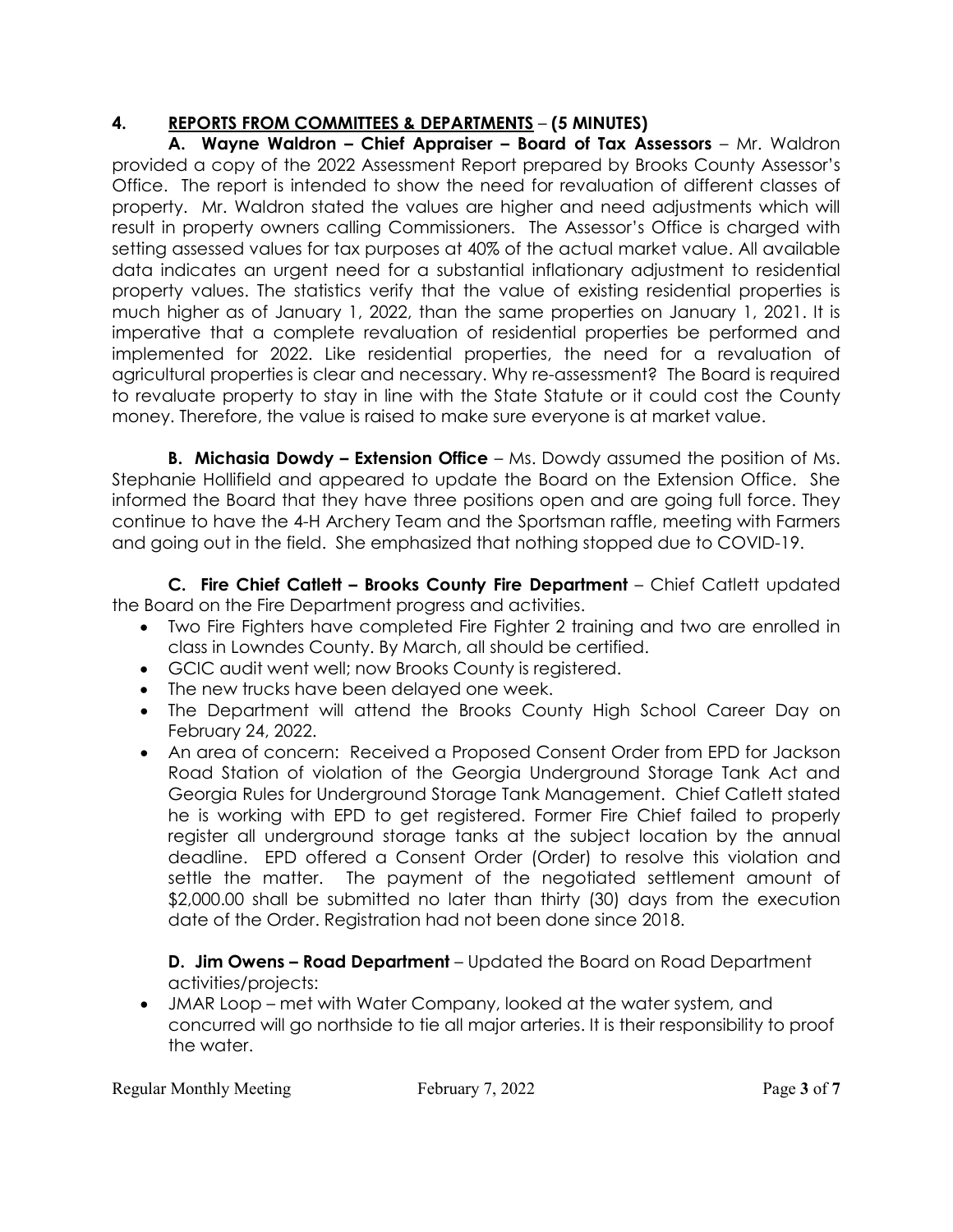- There is a 6 in. water main, and 1 inch poly for every other house can have access.
- The Water Company Representative will take it back to his group; and may do entire project.
- Hickory Head Road Department working on it, the road is torn up at Thompson Road and Livingston Road. Currently barricades are up.
- Same for Patrick Road, has called companies for material cost.
- Side Arm is behind Gateway Baptist Church and moving to Hodges Road.
- Have employees out due to COVID-19, are slack on personnel.
- Department was out Saturday assisting residents with driveways.
- Will check with Scruggs as to why there are no white lines on edge of Dixie Road since it was recently paved.
- Discussed putting something in place to alert traffic they need to stop on Grooverville Road coming into Dixie Road. Discussed possibility of rumble strips.

**E. Stephanie Williams – Development Authority** – Informed the Board of the countywide meeting with Brooks County and municipalities scheduled for March 4, 2022 from 9:00 a.m. until 12:00 p.m. at Wiregrass Technical College in Brooks Hall. The meeting will include discussion of where want to see Brooks County grow and strategic a development plan. There will be videography and the press will be present.

# **5. CONSENT AGENDA**

**A. Perdue Heights Subdivision** – Mr. Cody and Mr. Maxwell requested this item be added to the agenda for discussion. Mr. Maxwell stated Perdue Heights is in bad condition, it has not been maintained and the ditches are grown up. Mr. Maxwell recommended Mr. Owens and Mr. Randy Becton of R &G Maintenance, contracted with the County for right of way mowing, go out and look. The infrastructure is 15 to 20 years old, and the right of way has gotten out of hand. Mr. Maxwell and Mr. Cody emphasized how serious this project is and would like for R & G to provide an estimate of cost as soon as possible. Mr. Becton was asked how long the project would take; he responded at least 10 days; it is rough cutting. Administrator inquired if it is the pleasure of the Board to bid the project out and recommended the funding will come from the Road Department salary budget line item if the Board wants to move on. Mr. Maxwell stated there is no time to advertise for bids, this is critical if we have the funds. County Attorney, Mr. Jason Kemp, stated to the Board that Administrator has legal authorization to approve up to \$20,000.00 if Administrator deems this is the best interest without a bid and waive the three-bid requirement; the Board need not take any action. Mr. Maxwell made the motion authorizing Administrator to proceed with bid up to \$20,000.00, negotiate with R & G to see what can do; and bring back to the Board if the bid exceeds Administrator's authority, Mr. Cody seconded.

Chairman called for discussion. Mr. Larko commented on restricting to one vendor, should look how spending, explore more opportunities; and be responsible. Mr. Cody commented that R & G is already contracted with Brooks County. Chairman called for the vote. Ms. Exum and Mr. Larko opposed. Mr. Maxwell, Mr. Cody, and Chairman voted yes. Vote was 3 to 2.

Regular Monthly Meeting February 7, 2022 Page **4** of **7**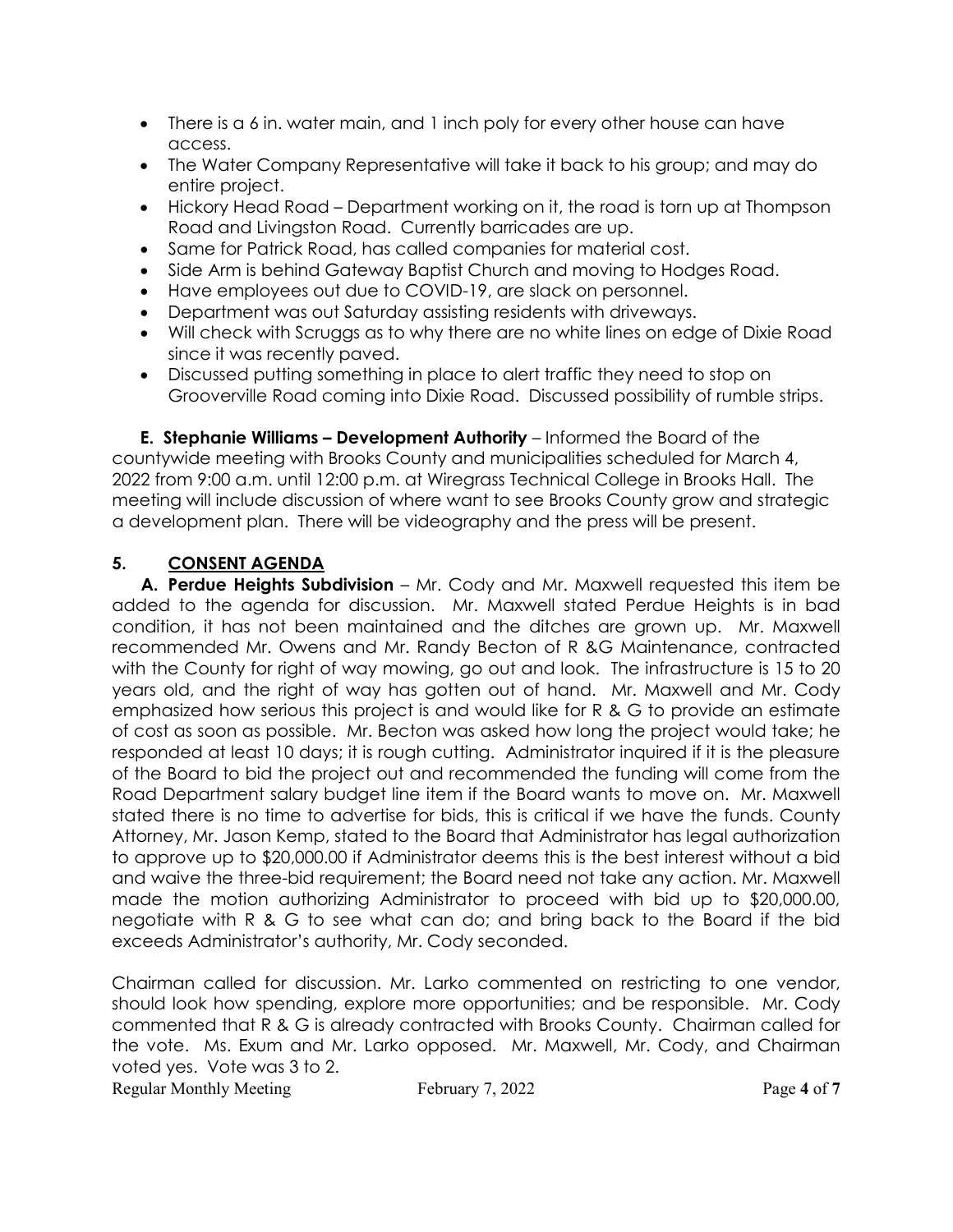The motion was made by Mr. Maxwell to approve appropriating funds from the salary line item of the Road Department budget, Mr. Cody seconded. Vote was unanimous.

# **6. OLD BUSINESS**

**A. Wrecker Service Agreement** – County Administrator presented a draft of the proposed Brooks County 911/Dispatch Wrecker Rotation Policy and Procedures for Board review. After discussion, Ms. Exum made the motion to lay the Agreement on the table for 30 days to be reviewed by Sherry Davidson, SGRC, LaToya Hampton, 911/EMA Director, and legal counsel, Mr. Larko seconded. Vote was unanimous.

**B.** Surplus List – Administrator provided a list of surplus equipment from Chief Catlett, Brooks County Fire Department, to be considered surplus. Ms. McKinney will concur with the Sheriff regarding down vehicles in his department and provide a list. Mr. Larko made the motion to accept the list of equipment from the Fire Department declared as surplus, Ms. Exum seconded.

# **7. NEW BUSINESS**

**A.** Brian Devine - Special Exception - Verizon Wireless Cell Tower - Ms. Exum made the motion to approve Application No. 22-01 for a Special Exception request from Brian Devine on behalf of Verizon Wireless for a Special Exception for a 195-foot-tall monopole 4G cell tower located in east Brooks County on the west side of Highway 133, across from Dugong Road; Mr. Cody seconded. Vote was unanimous.

**B. Chief Magistrate – David Crosby – Request/Approval of Supplemental Pay** Chief Magistrate, David Crosby, requested supplemental pay of \$200.00 for personal vehicle use. Per the ACCG Salary Guide, only the Board can authorize the supplemental pay which is based on population and for Brooks County it is \$200.00. Ms. Exum commented this funding is not budgeted for this fiscal year. After discussion, Mr. Larko motioned to approve the supplemental pay of \$200.00 for Chief Magistrate in the fiscal year budget beginning July 1, 2022, Ms. Exum seconded. Vote was unanimous.

**C. Brooks County Planning Commission – Board Vacancy District 4 –**  Administration received notification from Sherry Davidson, SGRC, Local Government Services Director, of a vacancy on the Planning Commission Board in District 4. But the vacancy is for District 2. The Board table this issue until the March regular meeting on the motion by Ms. Exum and seconded by Mr. Cody. Vote was unanimous.

**D.** Tax Assessors Board Appointment – During the October 4, 2021 regular meeting, Wayne Waldron, Chief Appraiser, explained to the Board that Dr. Gerald Golden will serve on the Board until a certified replacement is found. The Board proceeded with accepting/reviewing applications/resumes for the appointment. One resume was submitted for consideration by Mr. Brewer Bentley. On the motion by Ms. Exum, seconded by Mr. Larko, the Board unanimously approved the appointment of Mr. Brewer Bentley to serve on the Tax Assessors Board for the remaining term of Dr. Gerald Golden, which expires December 31, 2024.

Regular Monthly Meeting February 7, 2022 Page 5 of 7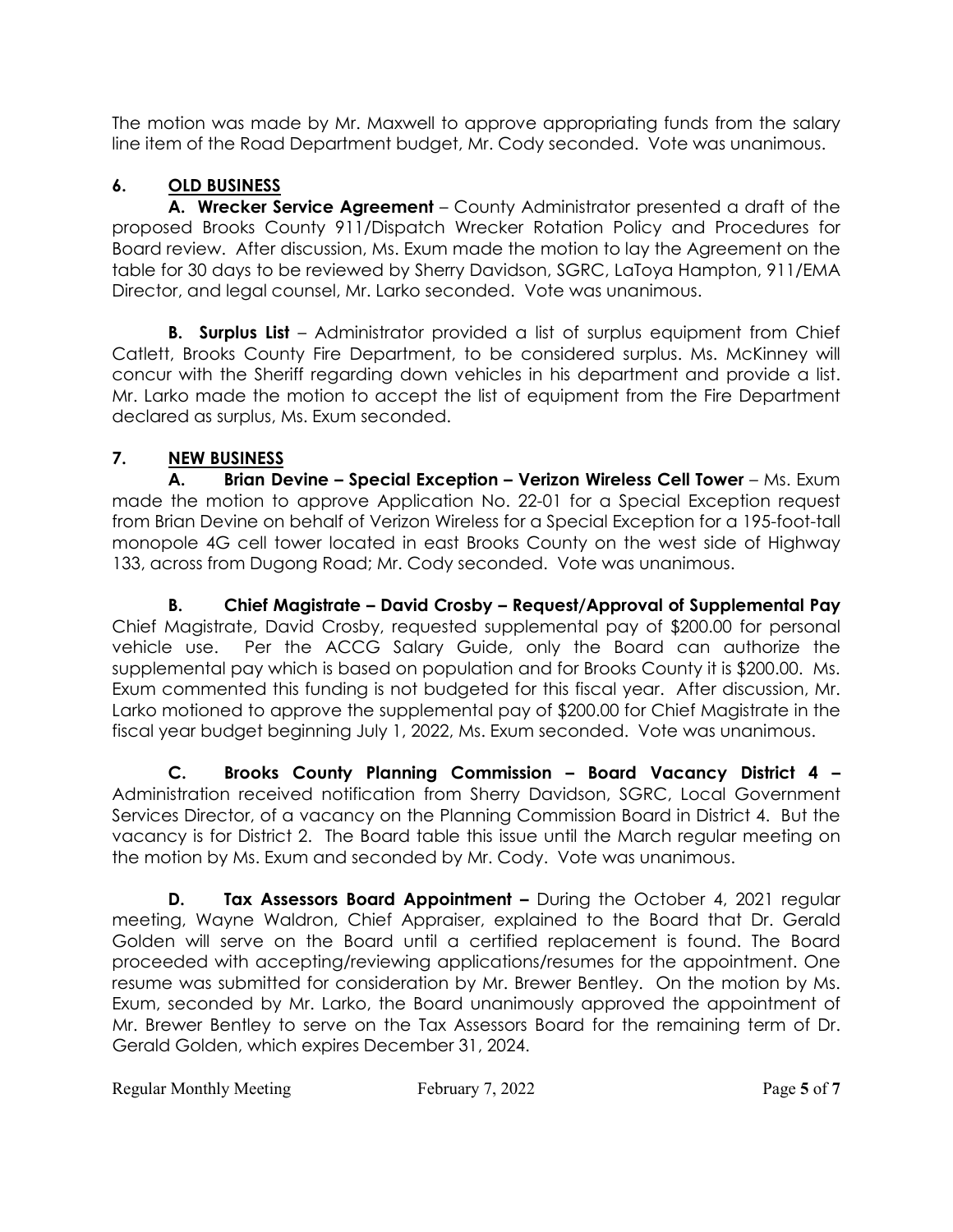**E. Rumble Strips – Magnolia Church Road – Project Cost – Quotes** – During the work session for the agenda review on January 25, 2022, the Board requested Mr. Owens provide quotes for estimated cost to install rumble strips on Magnolia Church Road intersecting at Tallokas Road. He submitted the cost for material to install rumble strips from: 1) Safety Products, Inc., which listed the cost of \$929.70 each, but did not list how many strips will be needed; and 2) Flint Trading, Inc. listed cost for PreMark In-Lane Rumble Bars Kit listing cost per pack for different sizes. Mr. Owens noted that an attempt to contact Peek Paving was made but no response was received. Recognizing this would not suffice, County Administrator took the necessary time out of her schedule to make inquiries for the request with local companies and provided the following information: 1) Reames & Son submitted a quote for installing the rumble strips, as asphalt, with GDOT specifications, in the amount of \$6,250.00. 2) Peek Pavement Marking, LLC submitted quote to install Thermoplastic Rumble Strips, do not install asphalt rumble strips, a 20 ft. section is approximately \$750.00 and a set of three (3) will cost \$2,250, with GDOT specifications.

Board discussed looking at other roads in the County that may need rumble strips, and tabling until a list is provided. Mr. Larko asked the Board to act on installing rumble strips from the quotes on Magnolia Church Road. The Board gave Administrator authority to proceed with installing rumble strips, from the quotes, on Magnolia Church Road intersecting at Tallokas Road, get with GDOT for specifications. Administrator has authority to approve up to \$20,000.00.

# **8. PUBLIC COMMENTS – (5 MINUTES)**

**A. Mary Henley – Road Grading Upkeep of Rogers Lane –** Administration received an agenda request to address the issue of road grading on Rogers Lane. Ms. Henley expressed her concerns of water constantly on Rogers Lane since the late 80s and 90s; and the process of grading the road. Ms. Henley provided pictures for Board review of the road condition. When it rains, she has problems getting in and out.She emphasized her concerns and her trust in the Board to make corrections to the road.

**B. Fannie M. Jackson Gibbs – Complaint –** Ms. Gibbs requested to appear to express her concerns of her organization, The Macedonia Community Foundation, Inc., to restore and preserve heritage for cemeteries, churches, ancient homes, businesses, and other notable landmarks, for which the Foundation was formed. She provided a letter addressed to Chairman Folsom. She stated that the Foundation is passionate about their history, and they have previously reached out for support and funding but not received an official response. They feel it was time to include more African and Native history in the archives.

# **C. Morris Hines – Roads –** Mr. Hines was not present.